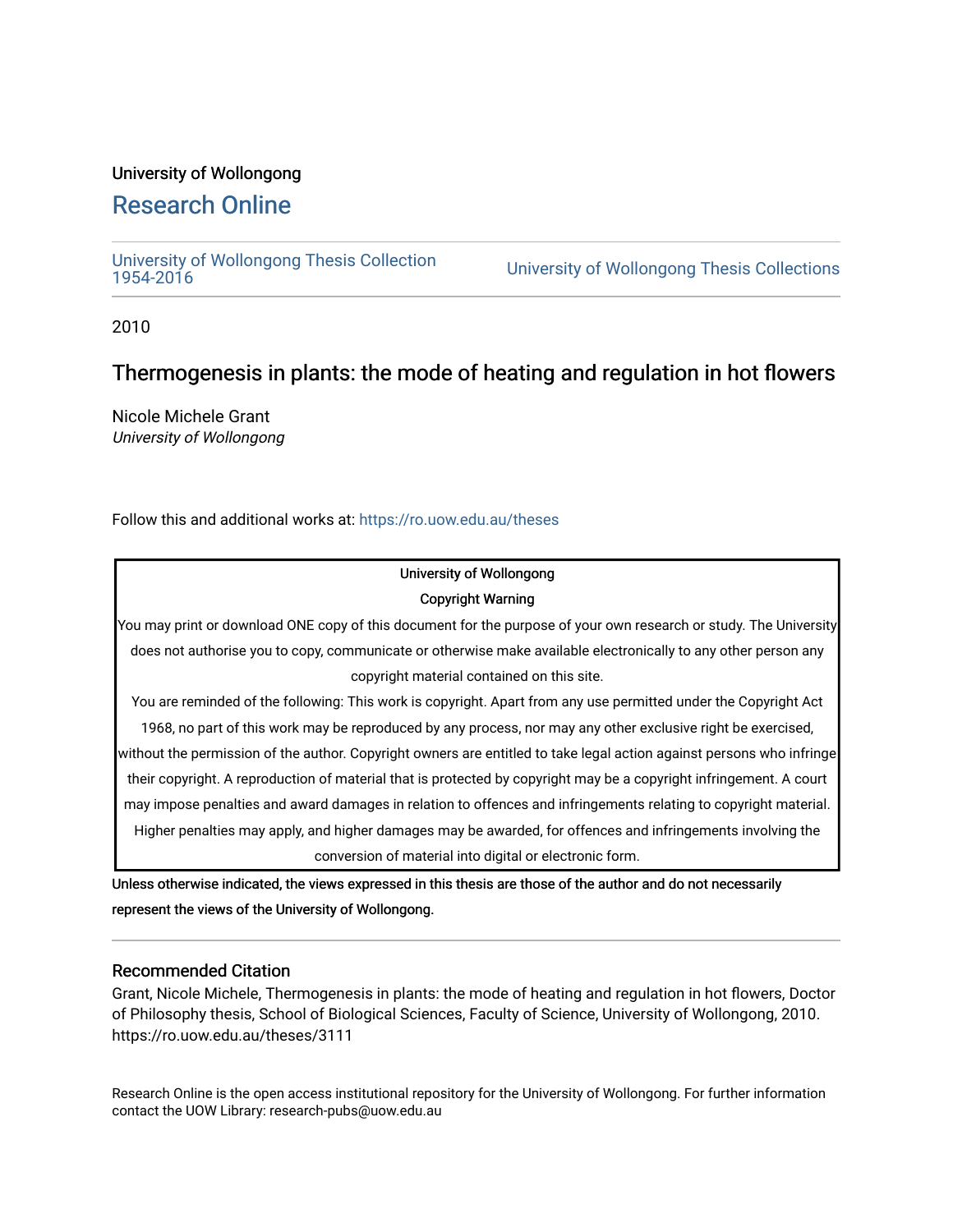### **NOTE**

This online version of the thesis may have different page formatting and pagination from the paper copy held in the University of Wollongong Library.

## **UNIVERSITY OF WOLLONGONG**

### **COPYRIGHT WARNING**

You may print or download ONE copy of this document for the purpose of your own research or study. The University does not authorise you to copy, communicate or otherwise make available electronically to any other person any copyright material contained on this site. You are reminded of the following:

Copyright owners are entitled to take legal action against persons who infringe their copyright. A reproduction of material that is protected by copyright may be a copyright infringement. A court may impose penalties and award damages in relation to offences and infringements relating to copyright material. Higher penalties may apply, and higher damages may be awarded, for offences and infringements involving the conversion of material into digital or electronic form.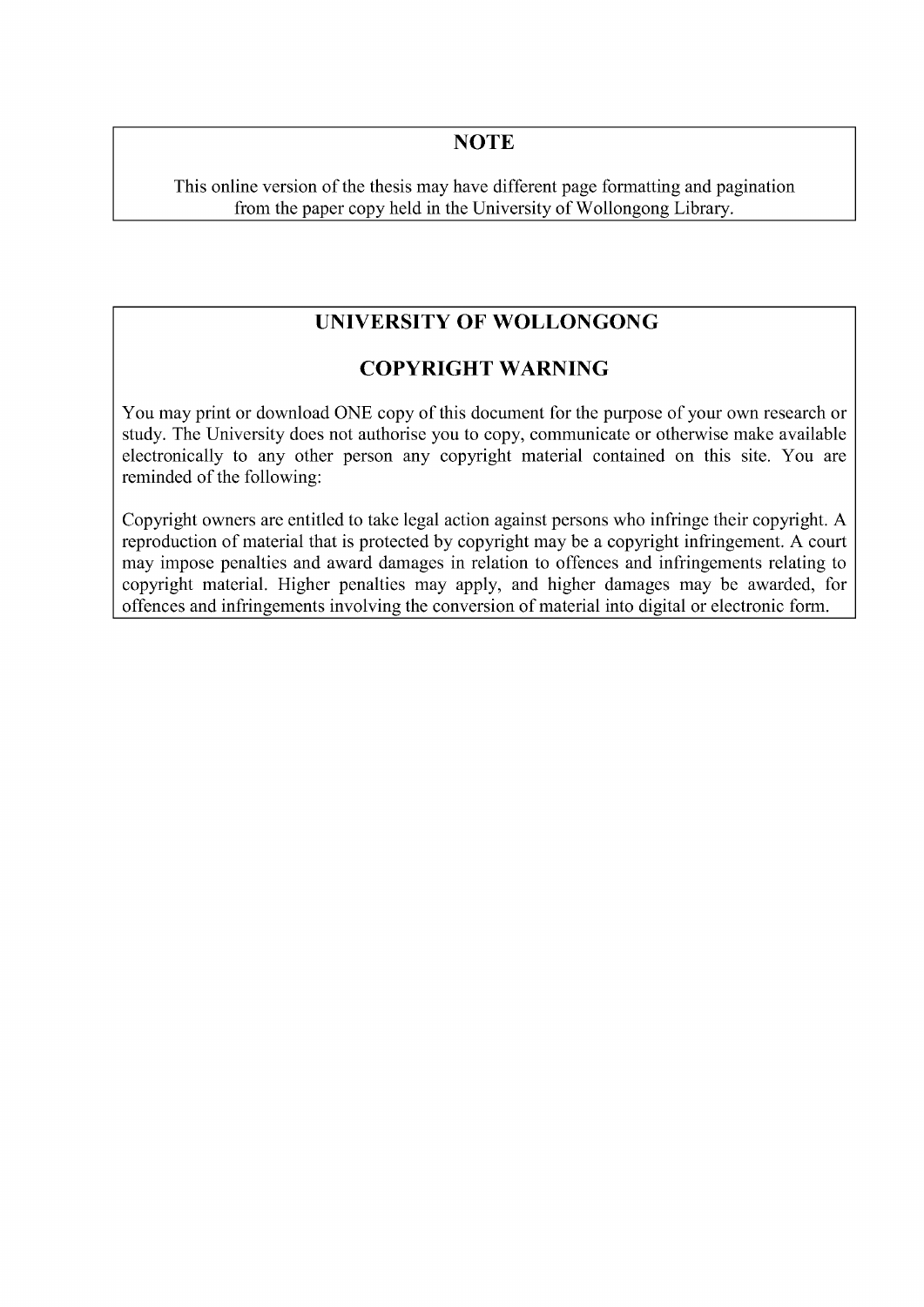# **Thermogenesis in plants: the mode of heating and regulation in hot flowers**

**A thesis presented in fulfilment of the requirements for the award of the degree of** 

## **Doctor of Philosophy**

*from* 

# **University of Wollongong**

*by* 

## **Nicole Michele Grant**  BSc. (Hons.)

**School of Biological Sciences 2010**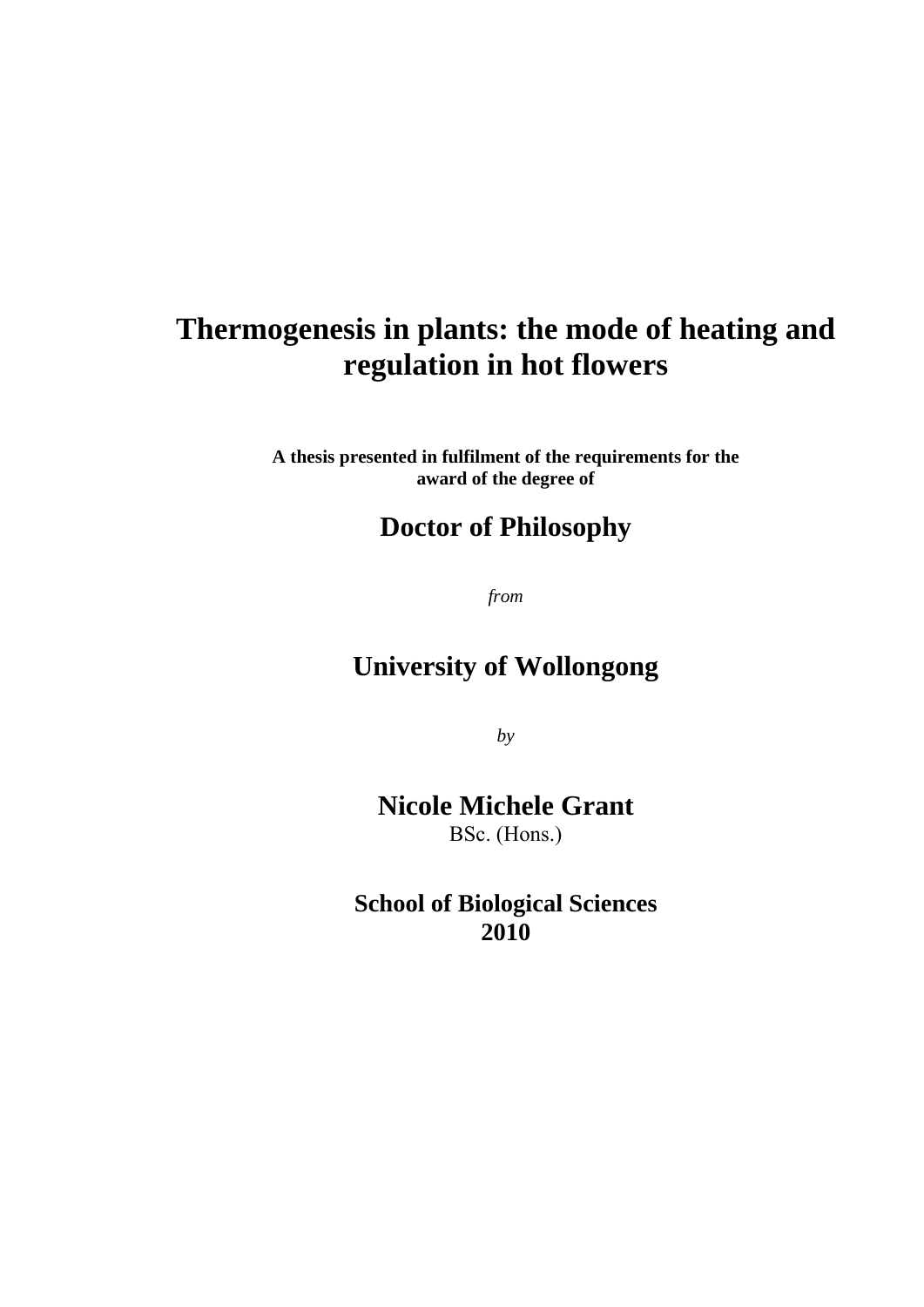### **DECLARATION**

I, Nicole Michele Grant, declare that this thesis, submitted in fulfilment of the requirements for the award of Doctor of Philosophy, in the School of Biological Sciences, University of Wollongong, is wholly my own work unless otherwise referenced and acknowledged below. This document has not been submitted for qualifications at any other academic institution.

- Mitochondrial protein isolation and stable isotope measurements of *N. nucifera* and *P. bipinnatifidum* tissues needed to be done simultaneously; therefore, stable isotope measurements in Chapters 2, 4 & 5 were carried out by S. Robinson, J. Watling and R. Miller.
- In Chapter 2, R. Miller assisted with carbohydrate measurements.
- AOX protein sequencing in Chapter 3 was performed in Japan by K. Ito, Y. Kakizaki and J. Watling. Y. Onda assisted with experimental design.
- Chapter 5 was co-authored with R. Miller, who also aided with lipid and carbohydrate measurements and analysis.
- Due to the short Australian flowering season of *P. bipinnatifidum* in 2008, elevated  $O<sub>2</sub>$  stable isotope measurements were undertaken in California by S. Robinson, J. Watling, R. Miller, L. Giles and J. Berry.
- Respiration measurements of *D. vulgaris* in Chapter 6 were performed by R. Seymour.

I carried out all other field measurements, sample collection, experimental design, protein measurements, mitochondrial biochemistry, carbohydrate and fatty acid measurements, data analysis and writing.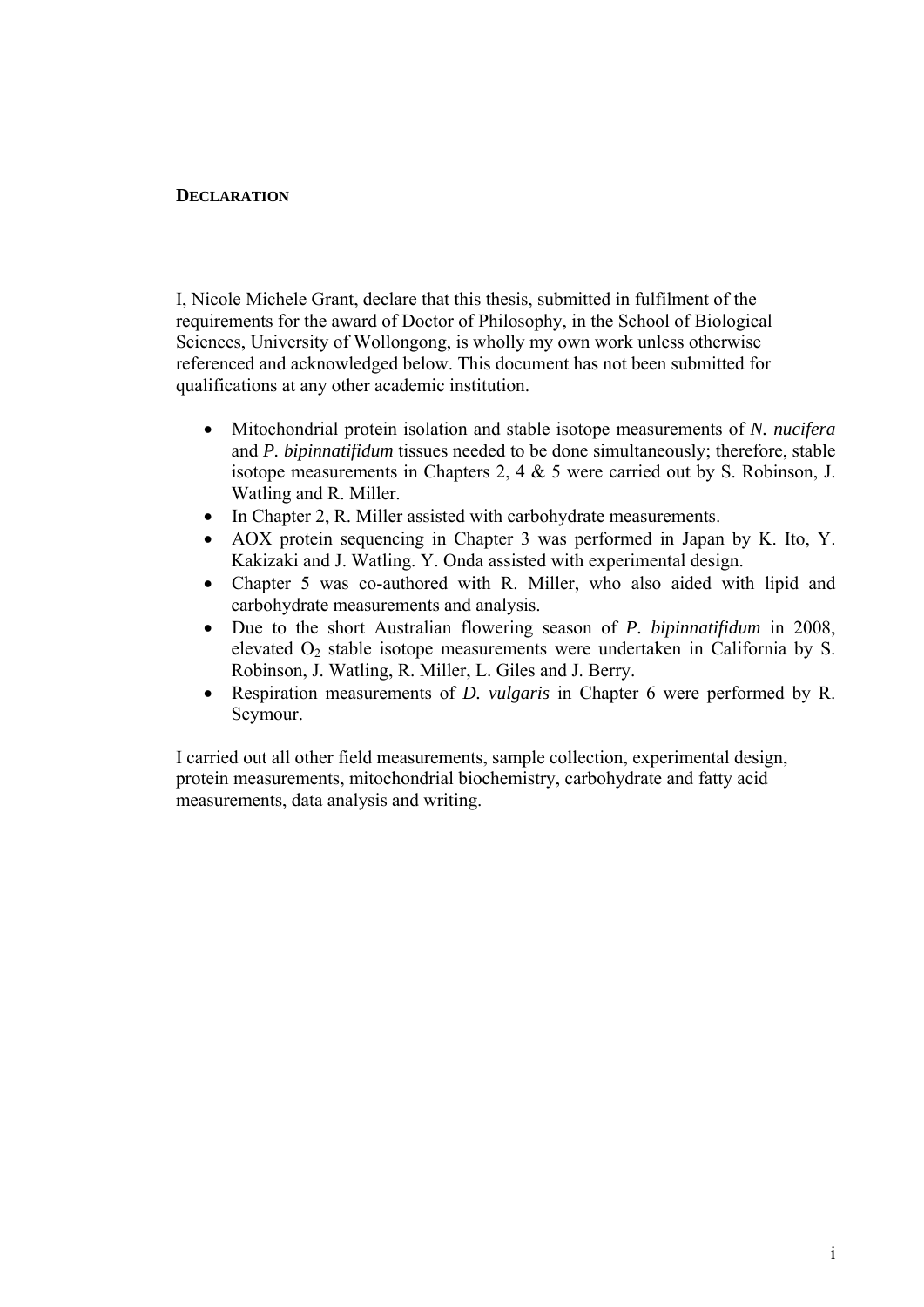

*The lotus flower is regarded as a spiritual flower that inspires a person taking root in muddy, murky water, the darkest of places, to where he or she rises above to bloom beautiful, powerful on the surface. Anon*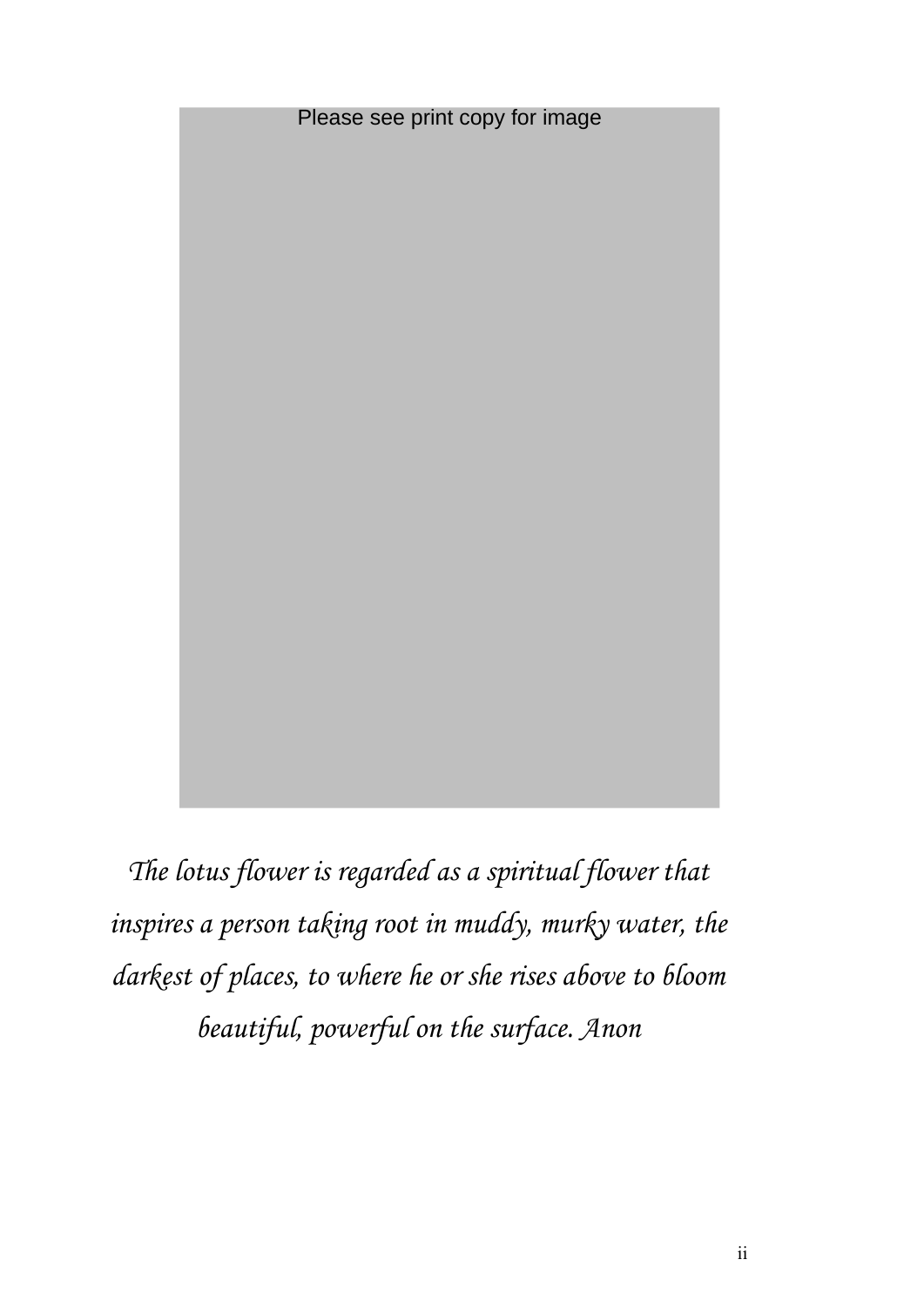### **TABLE OF CONTENTS**

| CHAPTER 2. SYNCHRONICITY OF THERMOGENIC ACTIVITY, ALTERNATIVE                             |  |
|-------------------------------------------------------------------------------------------|--|
| PATHWAY RESPIRATORY FLUX, AOX PROTEIN CONTENT AND CARBOHYDRATES IN                        |  |
| RECEPTACLE TISSUES OF SACRED LOTUS DURING FLORAL DEVELOPMENT.  21                         |  |
|                                                                                           |  |
|                                                                                           |  |
|                                                                                           |  |
|                                                                                           |  |
|                                                                                           |  |
|                                                                                           |  |
|                                                                                           |  |
|                                                                                           |  |
|                                                                                           |  |
|                                                                                           |  |
|                                                                                           |  |
|                                                                                           |  |
|                                                                                           |  |
| Conclusions                                                                               |  |
|                                                                                           |  |
| CHAPTER 3. TWO CYS OR NOT TWO CYS? THAT IS THE QUESTION; ALTERNATIVE                      |  |
|                                                                                           |  |
|                                                                                           |  |
|                                                                                           |  |
|                                                                                           |  |
|                                                                                           |  |
|                                                                                           |  |
|                                                                                           |  |
|                                                                                           |  |
|                                                                                           |  |
|                                                                                           |  |
|                                                                                           |  |
|                                                                                           |  |
|                                                                                           |  |
| Activity of sacred lotus AOX is stimulated by succinate but not pyruvate or glyoxylate 48 |  |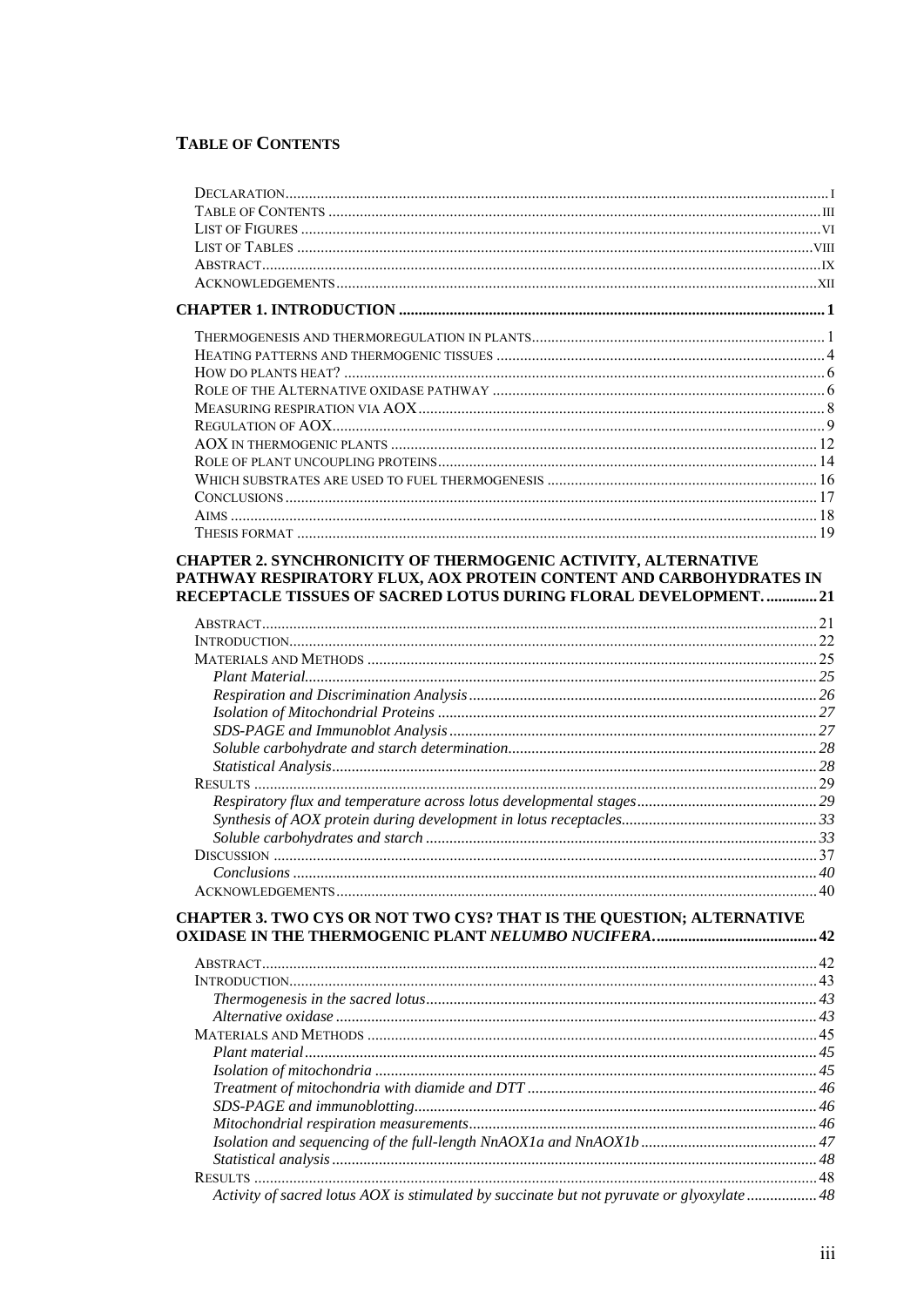| <b>CHAPTER 4. DISTRIBUTION OF THERMOGENIC ACTIVITY IN FLORAL TISSUES OF</b>  |  |
|------------------------------------------------------------------------------|--|
|                                                                              |  |
|                                                                              |  |
|                                                                              |  |
|                                                                              |  |
|                                                                              |  |
|                                                                              |  |
|                                                                              |  |
|                                                                              |  |
|                                                                              |  |
|                                                                              |  |
|                                                                              |  |
|                                                                              |  |
|                                                                              |  |
|                                                                              |  |
|                                                                              |  |
|                                                                              |  |
|                                                                              |  |
|                                                                              |  |
|                                                                              |  |
|                                                                              |  |
|                                                                              |  |
|                                                                              |  |
| <b>CHAPTER 5. IN THE HEAT OF THE NIGHT - ALTERNATIVE PATHWAY RESPIRATION</b> |  |
|                                                                              |  |
|                                                                              |  |
|                                                                              |  |
|                                                                              |  |
|                                                                              |  |
|                                                                              |  |
|                                                                              |  |
|                                                                              |  |
|                                                                              |  |
|                                                                              |  |
|                                                                              |  |
|                                                                              |  |
|                                                                              |  |
|                                                                              |  |
|                                                                              |  |
|                                                                              |  |
|                                                                              |  |
|                                                                              |  |
|                                                                              |  |
|                                                                              |  |
|                                                                              |  |
|                                                                              |  |
| <b>CHAPTER 6. HOT TOPIC: AOX PROTEIN IN THERMOGENIC PLANTS118</b>            |  |
|                                                                              |  |
|                                                                              |  |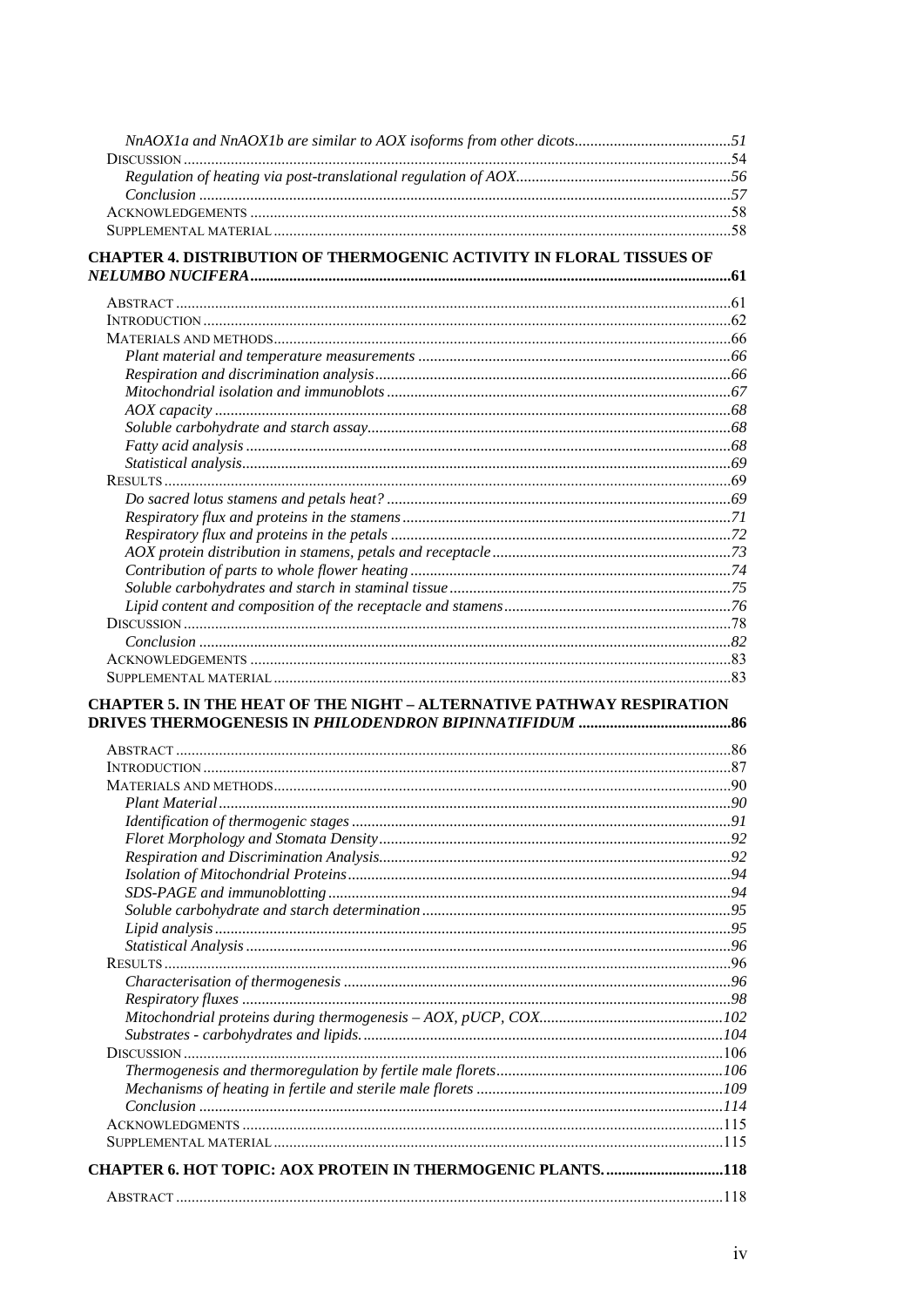| <b>METHODS</b>                                                                |  |
|-------------------------------------------------------------------------------|--|
|                                                                               |  |
|                                                                               |  |
|                                                                               |  |
|                                                                               |  |
|                                                                               |  |
|                                                                               |  |
|                                                                               |  |
|                                                                               |  |
|                                                                               |  |
| AOX oxidation and reduction in thermogenic and non-thermogenic tissues of     |  |
|                                                                               |  |
|                                                                               |  |
|                                                                               |  |
| Oxidation and reduction of AOX in thermogenic and non-thermogenic tissues 131 |  |
|                                                                               |  |
|                                                                               |  |
| <b>CHAPTER 7. GENERAL CONCLUSIONS - THE STATE OF PLAY IN PLANT</b>            |  |
|                                                                               |  |
|                                                                               |  |
|                                                                               |  |
|                                                                               |  |
|                                                                               |  |
|                                                                               |  |
|                                                                               |  |
|                                                                               |  |
|                                                                               |  |
|                                                                               |  |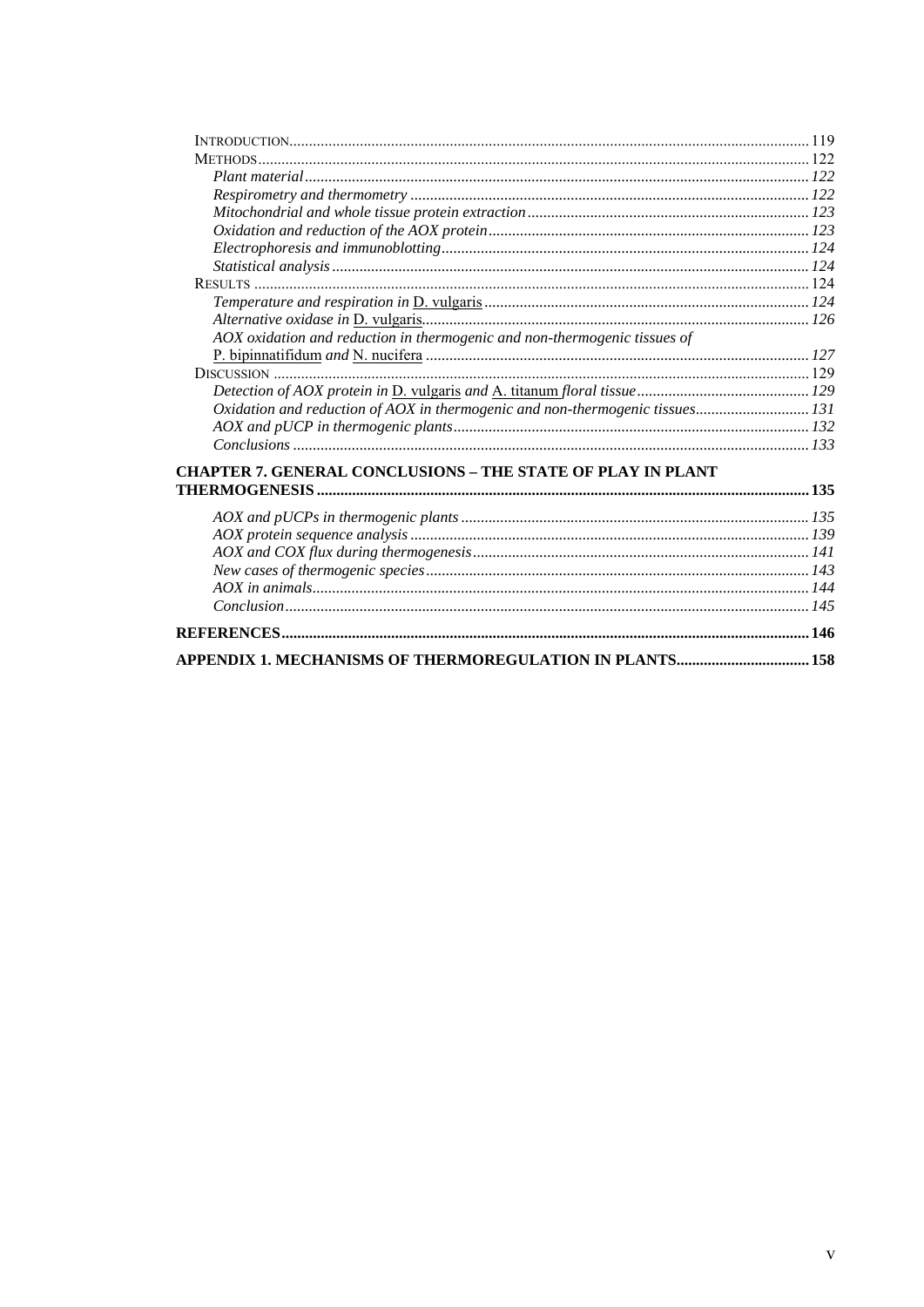### **LIST OF FIGURES**

| Figure 1.1          | Example of thermoregulatory plant species                            | $\overline{\mathbf{4}}$ |
|---------------------|----------------------------------------------------------------------|-------------------------|
| Figure 1.2          | Floral parts of Nelumbo nucifera and Philodendron. bipinnatifidum    | 5                       |
| Figure 1.3          | Organisation of the electron transport chain in plant mitochondria   | 7                       |
| Figure 1.4          | The reduction/oxidation of AOX from plant mitochondria               | 10                      |
| Figure 1.5          | Structural model of plant AOX                                        | 11                      |
| Figure 2.1          | Floral developmental sequence for Nelumbo nucifera                   | 25                      |
| Figure 2.2          | Changes in heating, respiratory flux and flux through the AOX and    | 30                      |
|                     | COX pathways in N. nucifera receptacle tissue                        |                         |
| Figure 2.3          | Relationship between heating and AOX flux and heating and AOX        | 32                      |
|                     | protein in N. nucifera heating receptacles                           |                         |
| Figure 2.4          | Western blot of AOX protein and densitometry results for AOX         | 34                      |
|                     | protein content during floral development in N. nucifera receptacles |                         |
| Figure 2.5          | Western blot of COX protein and densitometry results for COX         | 35                      |
|                     | protein content during floral development in N. nucifera receptacles |                         |
| Figure 2.6          | Changes in starch and soluble carbohydrates during floral            | 36                      |
|                     | development in N. nucifera receptacle tissue                         |                         |
| Figure 3.1          | Rate of $O_2$ uptake in mitochondria from thermogenic N. nucifera    | 49                      |
|                     | receptacles                                                          |                         |
| <b>Figure 3.2</b>   | Immunoblots of AOX protein from N. nucifera receptacle tissue        | 50                      |
|                     | subject to oxidation and reduction treatments                        |                         |
| Figure 3.3          | Amino acid sequence of NnAOXa and NnAOXb aligned with                | 52                      |
|                     | AOXs expressed in other thermogenic species                          |                         |
| Figure 3.4          | Unrooted dendrogram of a range of plant AOXs                         | 53                      |
| <b>Supplemental</b> | Figure 3.1 Sequence alignment of NnAOXa and NnAOXb and               | 59                      |
|                     | AOX1 proteins from other dicot species                               |                         |
| Figure 4.1          | Thermal image and photograph of heating N. nucifera floral tissues   | 70                      |
| Figure 4.2          | Changes in N. nucifera staminal and petal respiratory flux and       | 72                      |
|                     | protein levels (AOX and COX) during floral development               |                         |
| Figure 4.3          | Distributional changes in AOX and COX protein levels in              | 73                      |
|                     | N. nucifera stamens and petals                                       |                         |
| Figure 4.4          | Changes in starch and soluble carbohydrates in N. nucifera stamens   | 76                      |
| Figure 4.5          | Total lipid composition in N. nucifera receptacle and staminal       | 77                      |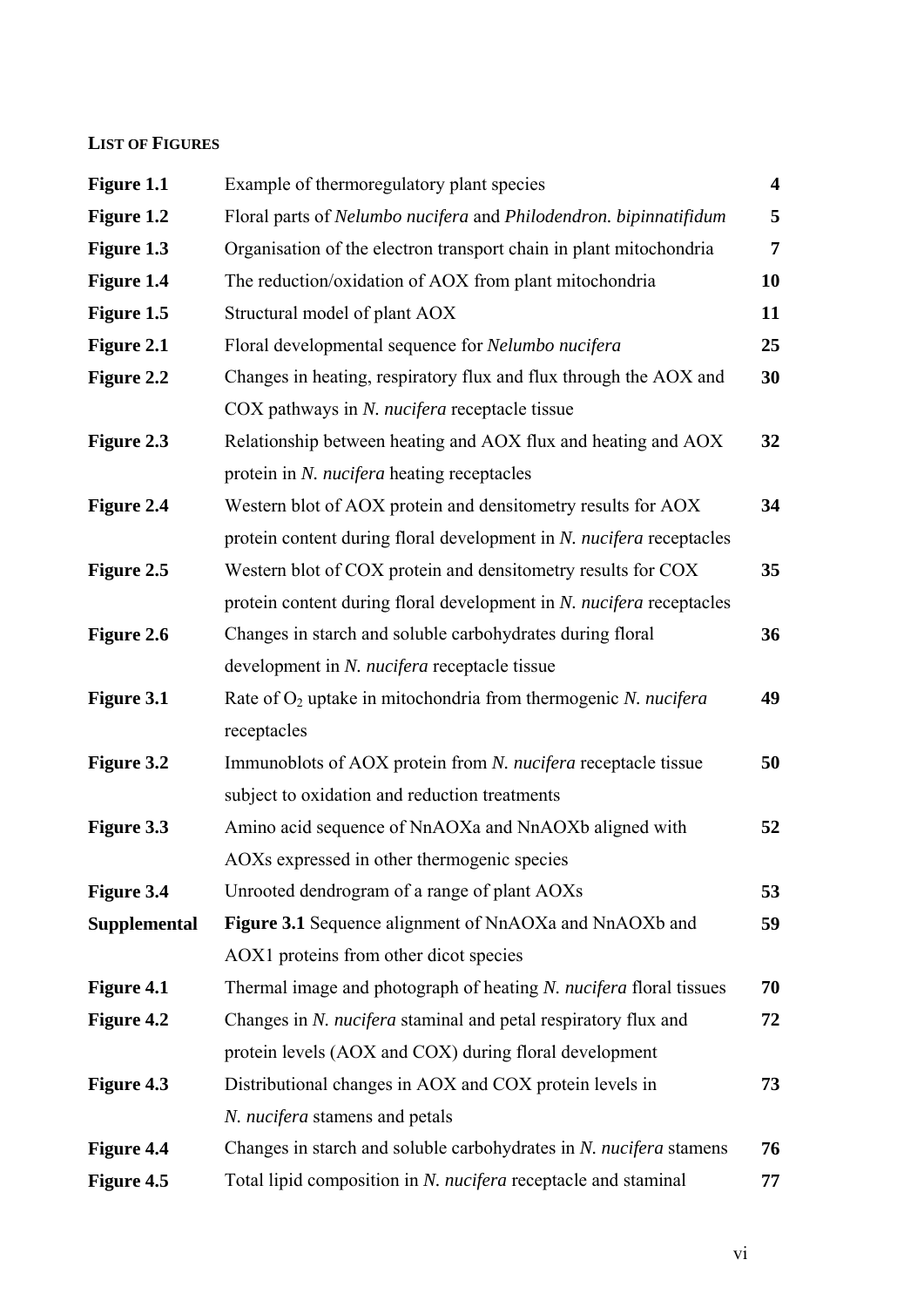tissues

| <b>Supplemental</b>  | <b>Figure 4.1</b> Images showing heat retention in <i>N. nucifera</i> stamens     | 83         |
|----------------------|-----------------------------------------------------------------------------------|------------|
|                      | after removal of the receptacle                                                   |            |
| Figure 5.1           | Temperature traces for sterile and fertile male florets of                        | 93         |
|                      | Philodendron bipinnatifidum inflorescences, attached and detached                 |            |
| Figure 5.2           | Total respiratory flux and fluxes through the AOX and COX                         | 99         |
|                      | pathways in P. bipinnatifidum fertile male florets and total                      |            |
|                      | respiratory flux in sterile male florets                                          |            |
| Figure 5.3           | Relationships between total respiratory flux and heating and AOX                  | <b>100</b> |
|                      | and COX flux and heating in fertile and sterile male                              |            |
|                      | P. bipinnatifidum florets                                                         |            |
| Figure 5.4           | Changes in AOX, COX and pUCP proteins in P. bipinnatifidum                        | 103        |
|                      | florets during development                                                        |            |
| Figure 5.5           | Changes in total triacylglycerides content and starch content in                  | 105        |
|                      | fertile male and sterile male florets                                             |            |
| <b>Supplementary</b> | <b>Figure 5.1</b> Total respiratory flux and AOX flux of <i>P. bipinnatifidum</i> | 116        |
|                      | sterile male florets in varying $O_2$ concentrations                              |            |
| Figure 6.1           | Immunoblots of AOX protein in <i>Dracunculus</i> vulgaris floral and              | 126        |
|                      | leaf tissues                                                                      |            |
| Figure 6.2           | Densitometry results from immunoblot analysis of AOX protein                      | 127        |
|                      | from <i>D. vulgaris</i> male and appendix tissues                                 |            |
| Figure 6.3           | Immunoblots of AOX protein from Amorphophallus titanum floral                     | 127        |
|                      | and spathe tissue                                                                 |            |
| Figure 6.4           | Oxidation and reduction of AOX protein from P. bipinnatifidum and                 | 128        |
|                      | N. nucifera floral tissues                                                        |            |
| Figure 7.1           | Structural regions proposed to play a role in AOX regulation                      | 141        |
| Figure 7.2           | Alocasia brisbanensis and Typhonium eliosurum                                     | 144        |
| <b>Figure A1.1</b>   | Temperature trace for <i>N. nucifera</i> receptacle during the                    | 159        |
|                      | thermoregulatory phase of floral development.                                     |            |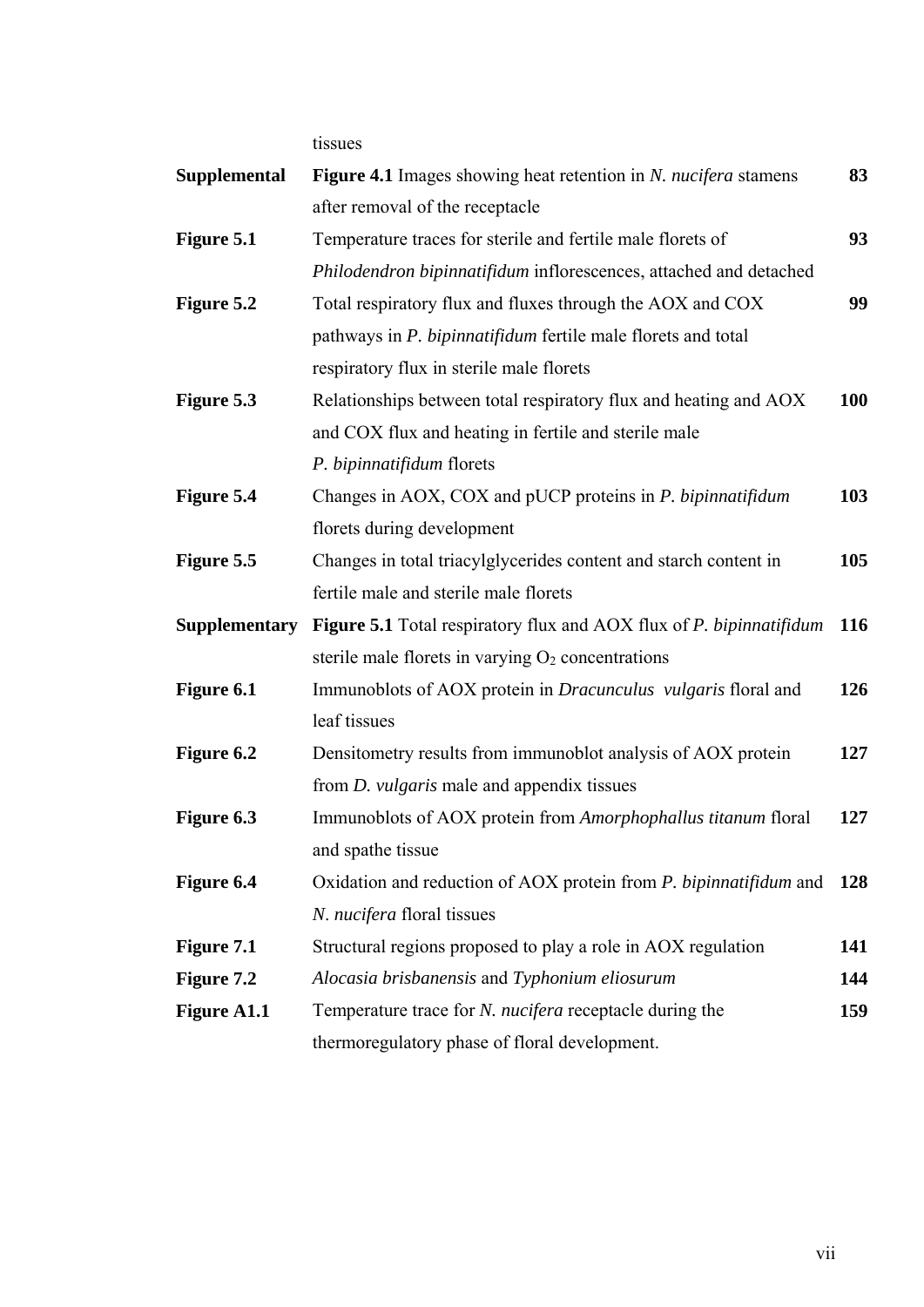### **LIST OF TABLES**

| Table 1.1           | Characteristics of thermogenic plants                                      | $\boldsymbol{2}$ |
|---------------------|----------------------------------------------------------------------------|------------------|
| Table 2.1           | Mean proportion and range of flux through the AOX pathway during           | 31               |
|                     | floral development in N. nucifera receptacles                              |                  |
| Table 4.1           | Heating in thermogenic and non-thermogenic N. nucifera floral              | 71               |
|                     | tissues                                                                    |                  |
| Table 4.2           | AOX capacity and relative AOX protein levels in dissected                  | 74               |
|                     | N. nucifera receptacles                                                    |                  |
| Table 4.3           | Contribution of various parts to total floral AOX flux                     | 75               |
| <b>Supplemental</b> | <b>Table 4.1</b> Fatty acid content in N. nucifera receptacles and stamens | 84               |
|                     | during floral development                                                  |                  |
| Table 5.1           | Mean floret temperature and range of heating for fertile and sterile       | 97               |
|                     | male florets during floral development                                     |                  |
| Table 5.2           | Mean proportion and range of respiratory flux via the AOX pathway          | 101              |
|                     | in <i>P. bipinnatifidum</i> sterile male florets                           |                  |
| Supplemental        | Table 5.1 Morphological characteristics of Philodendron                    | 115              |
|                     | bipinnatifidum sterile male and fertile male florets                       |                  |
| Table 6.1           | Respiration, temperature and mass of <i>Dracunculus vulgaris</i> floral    | 125              |
|                     | parts during development                                                   |                  |
| Table 7.1           | A summary of AOX and pUCP in thermogenic plants                            | 137              |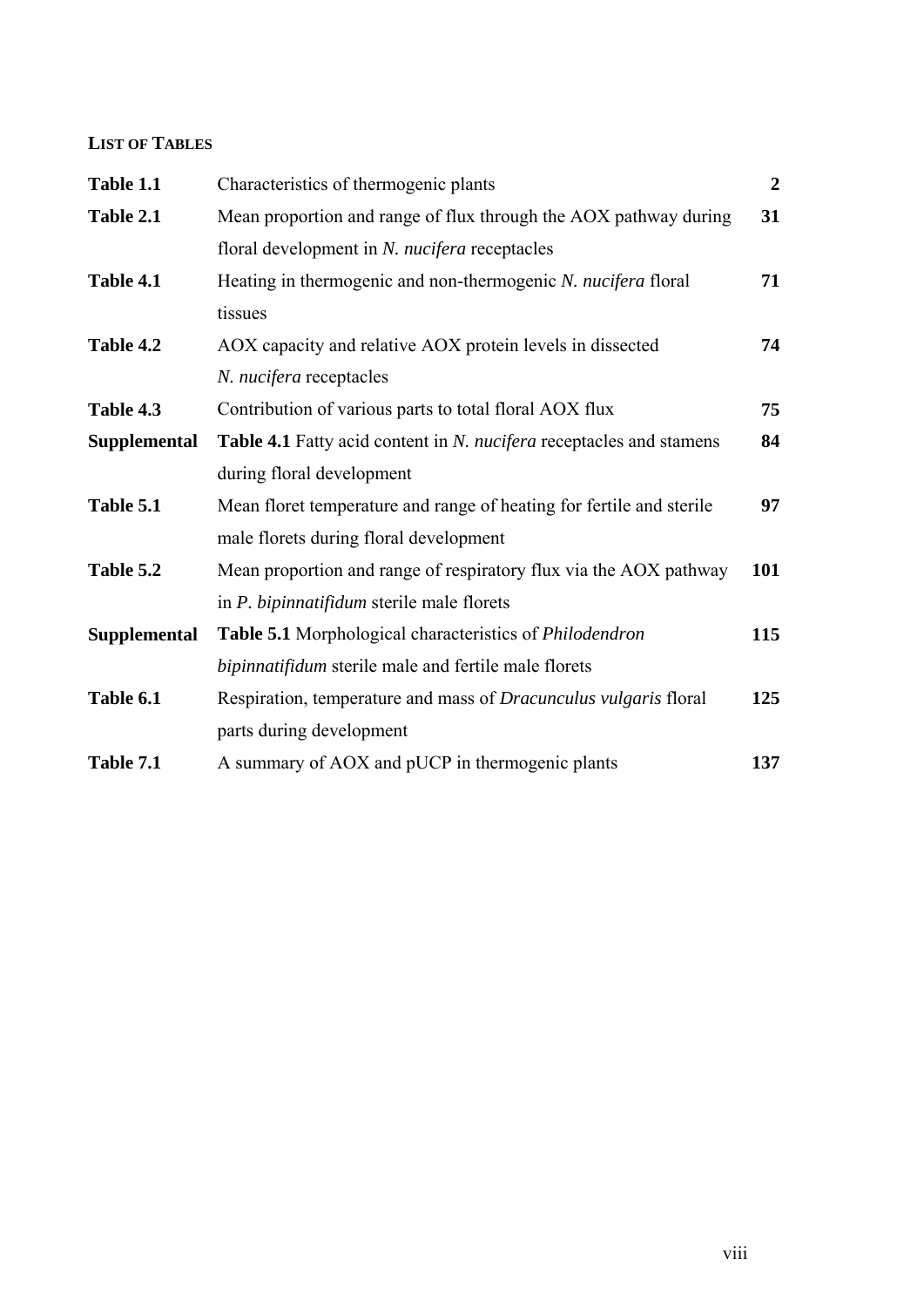#### **ABSTRACT**

Thermogenesis or self heating in plants has been known to scientists for more than 100 years. It occurs across a number of different plant families, most commonly in the Araceae family, however questions remain as to which tissues heat, the heating mechanisms and the respiratory substrates used for heating in the majority of species. Heat production is thought to occur via the alternative oxidase (AOX), the plant uncoupling protein (pUCP), or perhaps a combination of the two. In this study four thermogenic plant species were investigated: three species from the Araceae family, *Amorphophallus titanum*, *Dracunculus vulgaris* and *Philodendron bipinnatifidum*; and one from Nelumbonaceae, *Nelumbo nucifera*.

*Nelumbo nucifera* receptacles, petals and stamens were all found to heat independently of one another. The receptacle heated most above non-thermogenic tissue temperature  $(8.1 \pm 1.9^{\circ}\text{C})$ , stamens intermediate and petals the least  $(2.8 \pm 4.2^{\circ}\text{C})$ . In *P*. *bipinnatifidum* both the sterile male florets and the fertile male florets heated independently, whilst the female florets did not heat. Heating in fertile male florets was characterised by a pattern similar to sterile male florets but with a lower mean peak temperature, regulated at 35.7ºC; compared with the sterile male peak temperature which was regulated at  $> 40^{\circ}$ C. The sterile and fertile male florets continued to heat more than 10°C above laboratory temperature (22°C) for up to 30 hrs following removal from the plant. The pattern of heating (a peak, followed by a dip and then a regulatory plateau) continued despite removal from the plant indicating that all resources for the thermogenic phase are within the florets themselves. The male florets of *D. vulgaris* heated  $5.6 \pm 0.9$ °C above ambient while the appendix did not heat despite high respiratory flux values. Unlike the male florets, the large appendix is not insulated by the spathe, thus it is possible that heat loss exceeds heat production in the appendix of this species.

AOX protein was found in the thermogenic tissues of all study species during the thermogenic period. In *N. nucifera, D. vulgaris* and *P. bipinnatifidum* there was a significant increase in AOX protein with the onset of thermogenesis in thermogenic tissues and a significant decrease at the end of the thermogenic period. In contrast, the non-thermogenic female florets of *P. bipinnatifidum* showed little change in AOX protein levels during floral development. *In vivo* flux through the AOX pathway in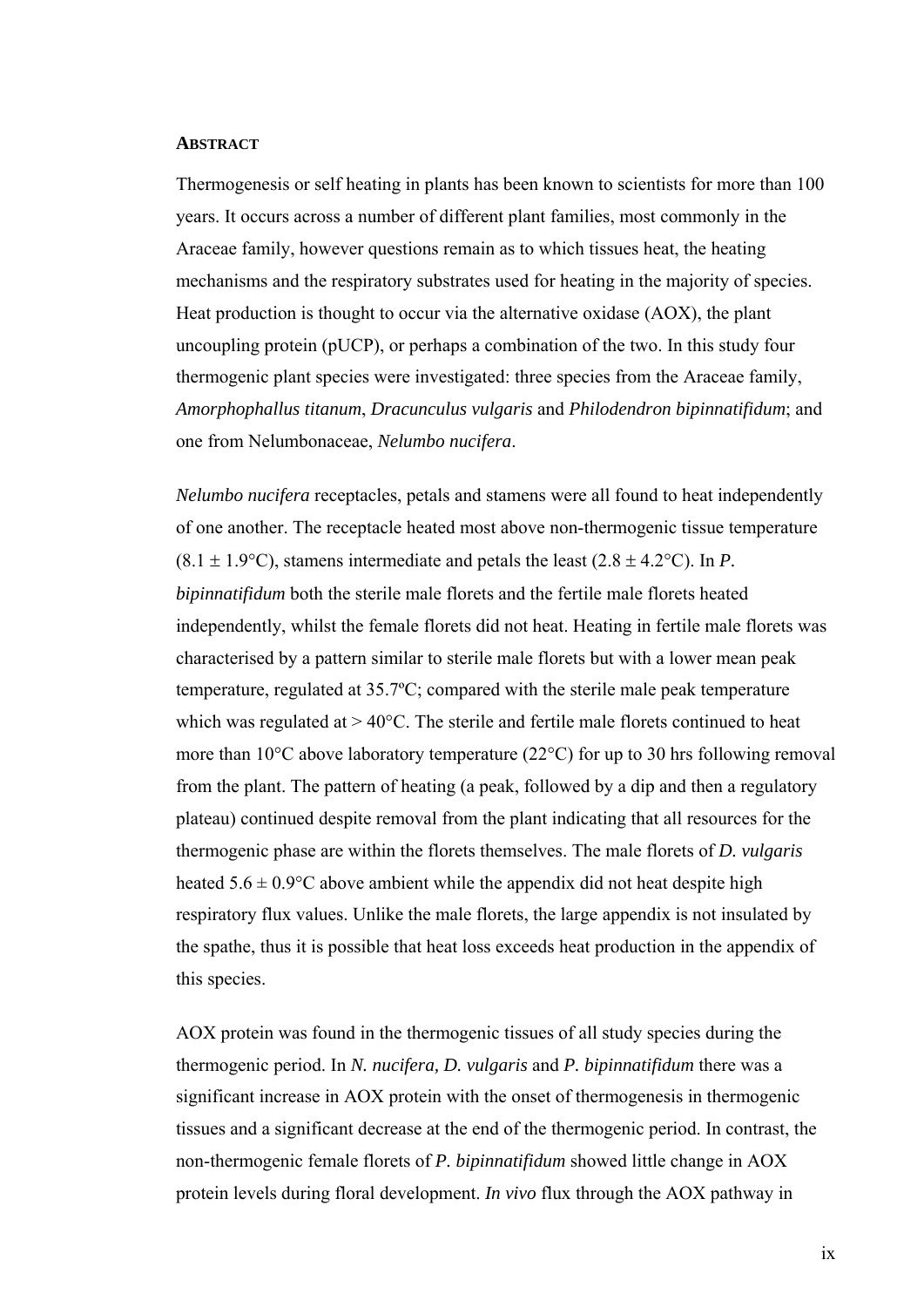*N. nucifera* and *P. bipinnatifidum* was quantified using stable oxygen isotope methodology and a significant positive relationship between AOX flux and the amount of heating above ambient was confirmed. During the thermogenic period AOX flux accounted for up to 99% of the total flux in *P. bipinnatifidum* and 93% in *N. nucifera*. The localisation of AOX protein in the various floral parts and possible evolutionary rationale is discussed.

Amino acid sequencing of the *N. nucifera* receptacle AOX protein revealed two isoforms, NnAOX1a and NnAOX1b. In both isoforms, the N-terminal regulatory cysteine residue found in most plant AOXs was replaced with a serine residue. Accordingly, the protein was activated by succinate, not the  $\alpha$ -keto acid pyruvate, and the majority of protein could not be oxidised with diamide. Similarly, the majority of AOX protein isolated from *N. nucifera* petals and stamens could not be oxidised by diamide either, suggesting that AOX in these tissues also lacks the first regulatory cysteine. By contrast, AOX from *P. bipinnatifidum* fertile male and sterile male florets could be partly oxidised while AOX from the non-thermogenic female florets was almost fully oxidised by diamide. Functional differences between AOX from thermogenic and non-thermogenic tissues are discussed.

Plant uncoupling proteins were not detected in *N. nucifera* or *A. titanum* tissues. In *P. bipinnatifidum*, pUCPs were detected in both thermogenic and non-thermogenic tissues, however there was no significant change in pUCP expression during floral development in any tissue. Flux through the energy conserving COX (cytochrome oxidase) pathway was not correlated with heating or COX protein levels. The lack of change in either flux through the COX pathway or pUCP expression during thermogenesis, as well as the extremely high fluxes through the AOX pathway during peak heating events suggests that pUCPs are unlikely to contribute to heating in these species.

Lipids and carbohydrates were investigated as possible substrates for thermogenesis. In *N. nucifera* floral tissues carbohydrates decreased by 90% during the thermogenic period while lipids remained stable, suggesting that carbohydrates, not lipids, are the respiratory substrate in this species. In *P. bipinnatifidum*, storage lipids (triaclyglycerides) in sterile male florets significantly decreased, while lipids in the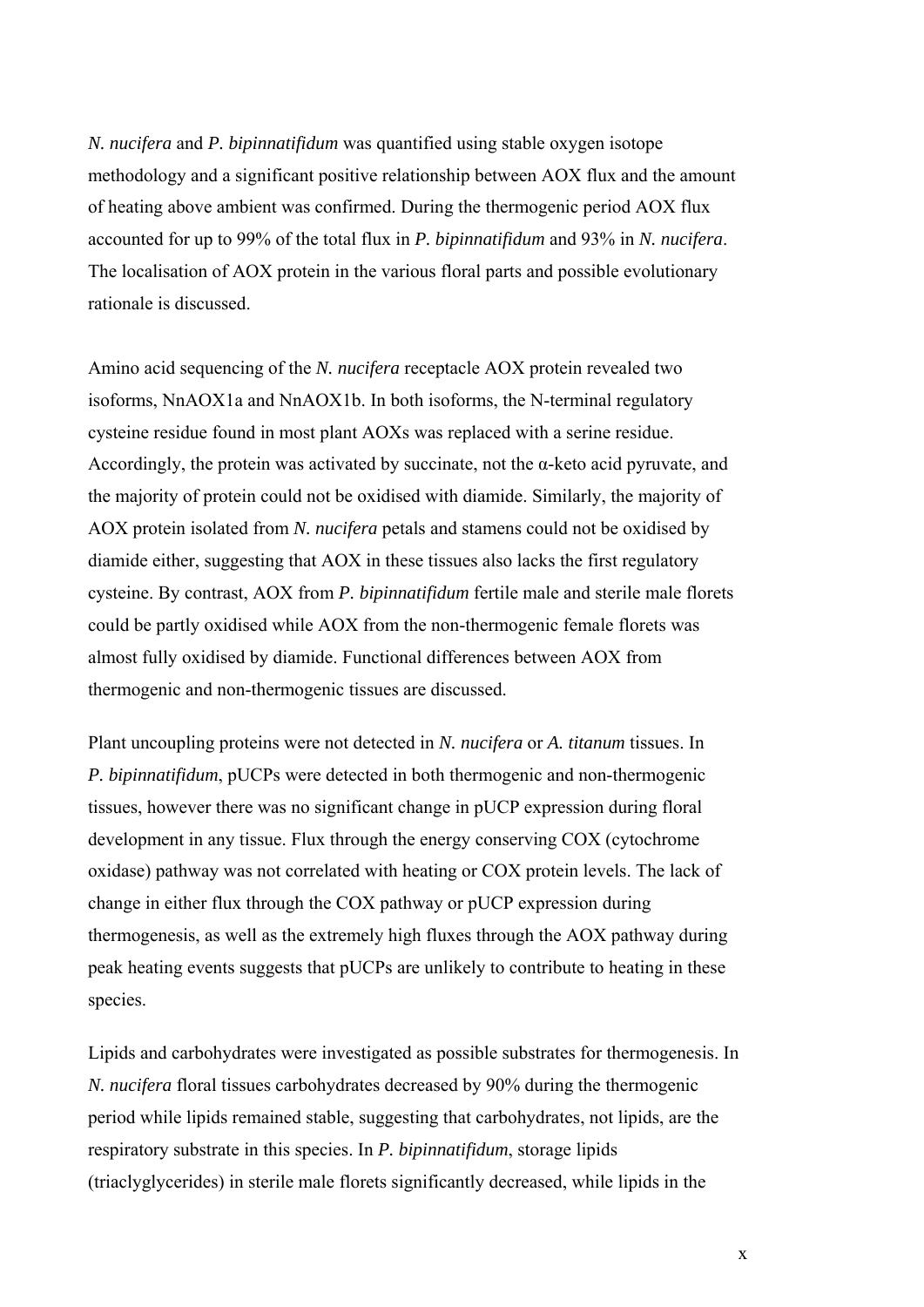fertile male florets were low and did not significantly change during thermogenesis. Conversely, fertile male florets had significantly higher concentrations of starch than sterile male florets. Starch concentration in fertile male florets decreased by 82% during the thermogenic period while there was no change in the sterile male florets. In this species it appears that both lipids and carbohydrates are used as respiratory substrates for thermogenesis.

Advancing our understanding of the physiology and biochemistry of several thermogenic and thermoregulatory plant species, this study provides compelling evidence that AOX, rather than pUCP, plays a role in thermogenesis in the species studied. The methods utilised could be used to identify the involvement of the AOX pathway in other thermogenic species and thus further our knowledge of plant respiration in general.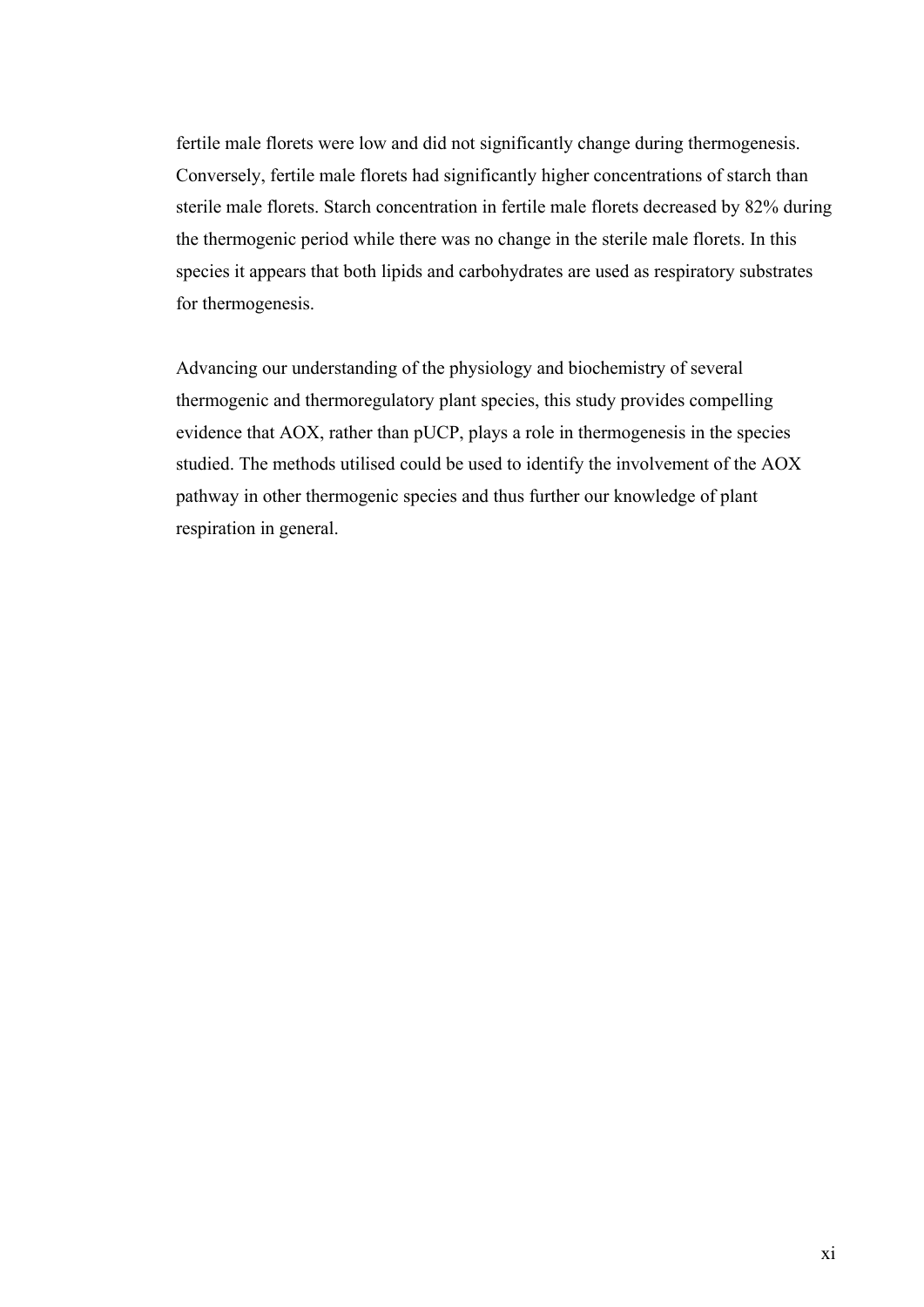#### **ACKNOWLEDGEMENTS**

First and foremost I would like to thank my wonderful supervisors, Sharon Robinson and Jenny Watling, from the bottom of my heart. Who could have imagined that one student could get two supportive, patient, wise, fun and inspirational supervisors? For all the time you have spent and knowledge you have given me over the past 4 years I am very grateful. Thank you for introducing me to the scientific community at the many conferences we have attended together.

To the other lotus gal, Bec Miller, I would not have been able to work all those long days with out you by my side. Thanks for all your support, precision and introduction to Nicola and retro fabrics. Thanks also to all the other members of the Robinson and Watling Labs; Laurie, Joh, Mel, Ellen, Christine, Susan, Diana, Jess, Tiffany, Layla and Laura. Your encouragement throughout the years and proofreading has been invaluable… and who could forget the delicious cakes?

I would also like to thank our Japanese colleagues Kikukatsu Ito and Yoshi Onda. Without your expertise this project would not have been possible. Thank you for welcoming me into your lab when I visited Morioka and showing me around your beautiful country. Also thanks the Tony Hulbert and his group (Adam and Sarah) for passing on their knowledge of fatty acid analysis and technical assistance.

Thanks must go to The Botanic Gardens of Adelaide, The Wollongong Botanic Garden and The Royal Botanic Gardens Sydney, for allowing me to collect plant samples. Also I would like to thank Roger Seymour for sharing his hot plant knowledge and introducing me to Mick Brew who grows *Dracunculus vulgaris* for fun.

To Ali and Marty, the support you guys have shown me is beyond measure. I don't know what I would have done with out you and I will remember it forever. Pat, your comics made me laugh when science was getting me down. You have no idea how many times they put a big smile on my face. Mum and Dad, your endless love, encouragement and faith in me is the reason I am where I am today. To all my friends and family, extracurricular activities and the fun we have had have kept me sane during this time. Thanks for the swimming, pottery, Monday night cocktails, knitting, diving, gardening, camping, travelling, cooking and bike riding adventures. And to li'l El… thanks for all the rides!

xii